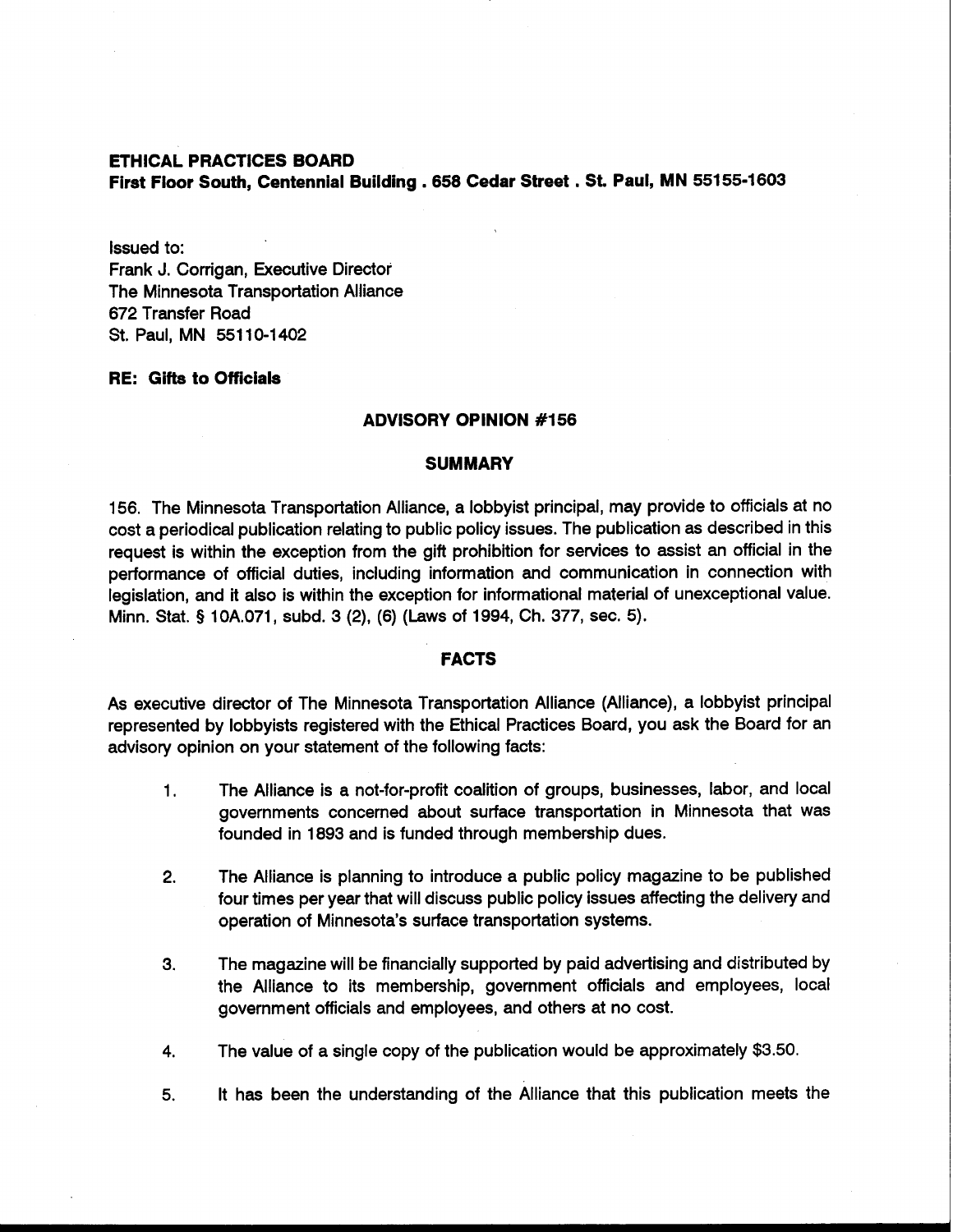intentions of Sections 5 and 6 of Laws of 1994, Chapter 377, which allow "informational material of unexceptional value" to given as a gift to government officials and local officials.

### **QUESTION**

May The Minnesota Transportation Alliance provide to officials at no cost to the officials a periodical publication relating to public policy issues in the field of transportation infrastructure that is supported by paid advertising?

## **OPINION**

Yes. Minn. Stat. § 10A.071 prohibits gifts from lobbyists or lobbyist principals to officials. The statute also provides certain exceptions to the prohibition including services to officials to assist them in the performance of their official duties.

Based on a review of the information submitted, the Board concludes that the publication described therein is within the exception from the gift prohibition for services to assist an official in the performance of official duties, including information and communication in connection with legislation, and it also is within the exception for informational material of unexceptional value. Minn. Stat. § 10A.071, subd. 3 (2), (6) (Laws of 1994, Ch. 377, sec. 5).

Issued:  $8 - 12 - 1994$ 

Jhr J. Golden

John L. Holahan, Jr., Chair **Ethical Practices Board** 

#### **PERTINENT STATUTES**

Laws of 1994, Ch. 377, sec. 5, created Minn. Stat. § 10A.071 CERTAIN GIFTS BY LOBBYISTS AND PRINCIPALS PROHIBITED which provides:

Subdivision 1. Definitions. (a) The definitions in this subdivision apply to this section.

(b) "Gift" means money, real or personal property, a service, a loan, a forbearance or forgiveness of indebtedness, or a promise of future employment, that is given without the giver receiving consideration of equal or greater value in return.

(c) "Official" means a public official, an employee of the legislature, or a local official of a metropolitan governmental unit.